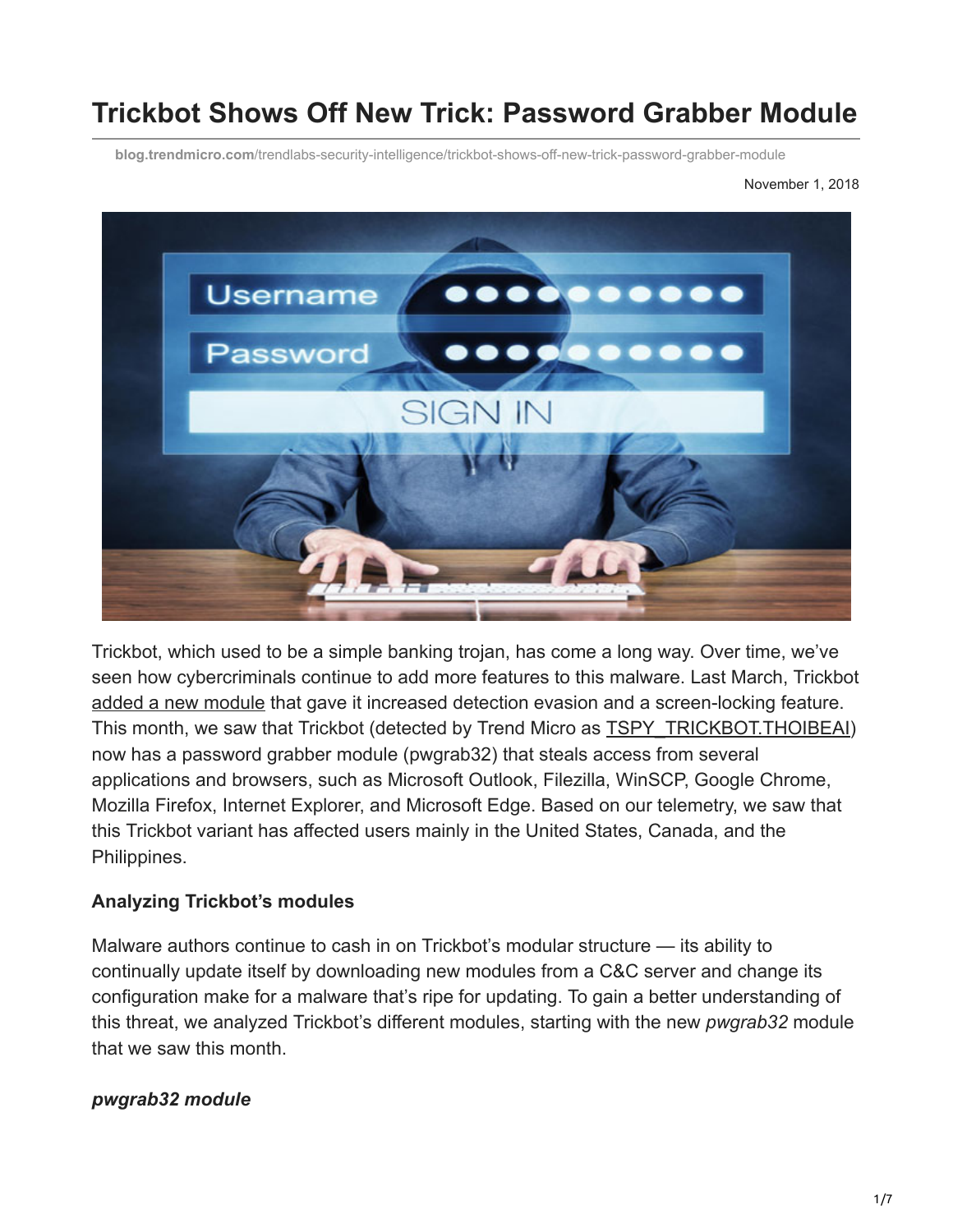Trickbot's new module, called pwgrab32 or PasswordGrabber, steals credentials from applications such as Filezilla, Microsoft Outlook, and WinSCP.

 $\overline{\phantom{a}}$ 

Figure 1. A screen capture of Trickbot's new module, pwgrab32, in an affected system

## D

Figure 2. A screen capture of the new module's code that steals FTP passwords from FileZilla

# $\overline{\phantom{a}}$

Figure 3. A screen capture of the new module's code that steals Microsoft Outlook credentials

 $\overline{\phantom{a}}$ 

Figure 4. A screen capture of Trickbot harvesting passwords from open-source FTP WinSCP

Aside from stealing credentials from applications, it also steals the following information from several popular web browsers such as Google Chrome, Mozilla Firefox, Internet Explorer, and Microsoft Edge:

- Usernames and Passwords
- Internet Cookies
- Browsing History
- Autofills
- HTTP Posts

## D

Figure 5. A screen capture of Trickbot's code that is structured to steal passwords from popular web browsers

It should be noted that this Trickbot variant is not capable of stealing passwords from thirdparty password manager applications. We are studying this malware further to see if it is able to steal passwords from password managers that have browser plugins.

## *shareDll32 module*

Trickbot uses the shareDll32 module to help propagate itself throughout the network. It connects to a C&C server http[:]//185[.]251[.]39[.]251/radiance[.]png to download a copy of itself and save it as setuplog.tmp.

D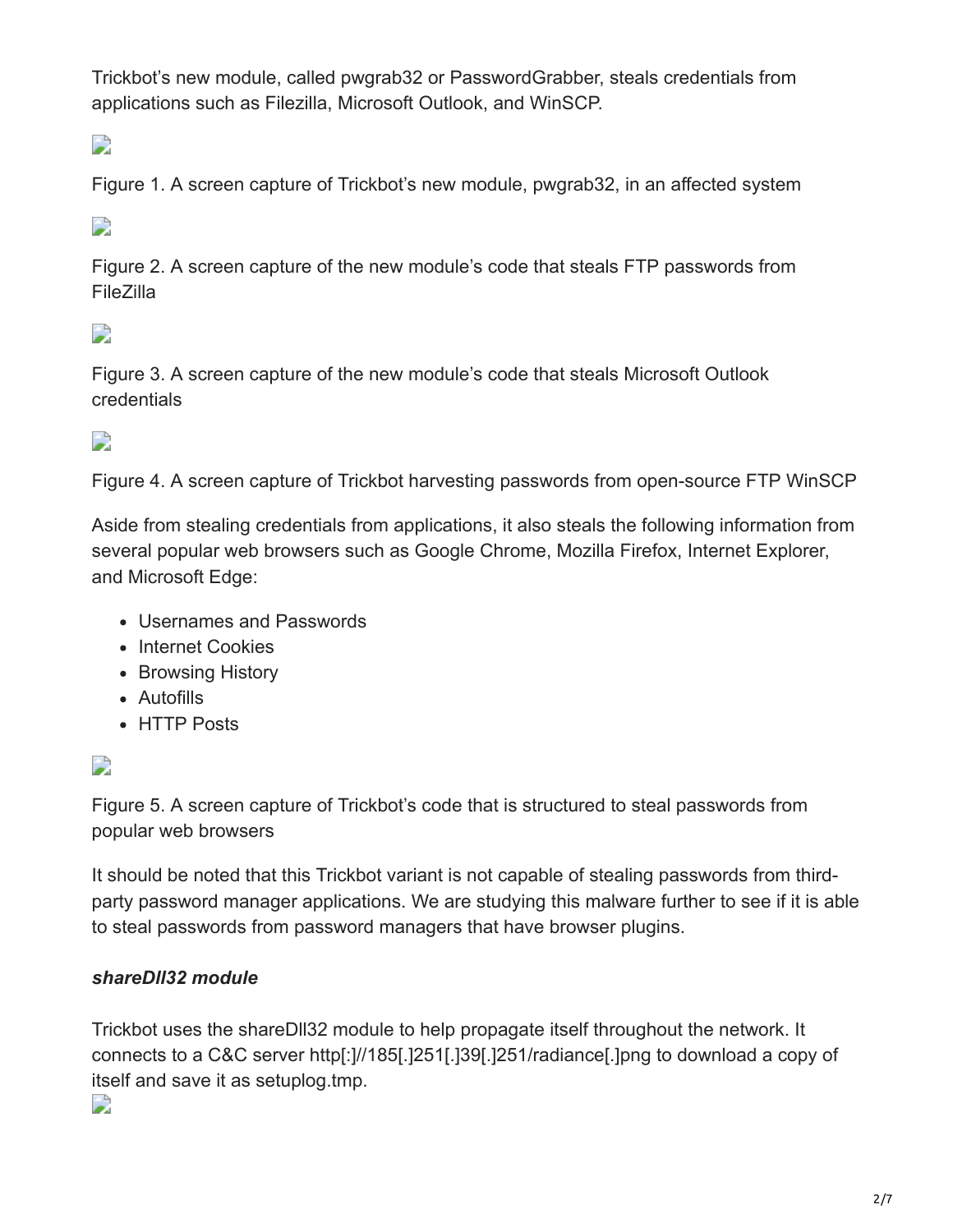Figure 6. Trickbot's shareDll32 module allows it to connect to a C&C server to download a copy of itself

 $\overline{\phantom{a}}$ 

Figure 7. The downloaded file is saved as *setuplog.tmp*

The shareDll32 module then enumerates and identifies systems connected on the same domain using *WNetEnumResource* and *GetComputerNameW*.

Figure 8. Screen capture of code that enumerates and identifies connected systems using WNetEnumResourceW and GetComputerNameW

The file *setuplog.tmp* is then copied in the administrative shares of the discovered machines or systems.

 $\overline{\phantom{a}}$ 

Figure 9. A screenshot of setuplog.tmp copied in the administrative shares

To make the malware more persistent, it has an auto-start service that allows Trickbot to run whenever the machine boots. This service can have the following display names:

- Service Techno
- Service Techno2
- Technics-service2
- Technoservices
- Advanced-Technic-Service
- ServiceTechno5

#### *wormDll module*

The wormDll32 module attempts to identify servers and domain controllers in the network using NetServerEnum and LDAP queries. Trickbot's worm-like propagation capability was first [observed](https://www.flashpoint-intel.com/blog/new-version-trickbot-adds-worm-propagation-module/) by security researchers from Flashpoint in 2017.

Figure 10. Screen capture of code that identifies workstations and servers in a domain using NetServerEnum

D

Figure 11. Screen capture of code that identifies domain controllers in a network using LDAP queries

## $\Box$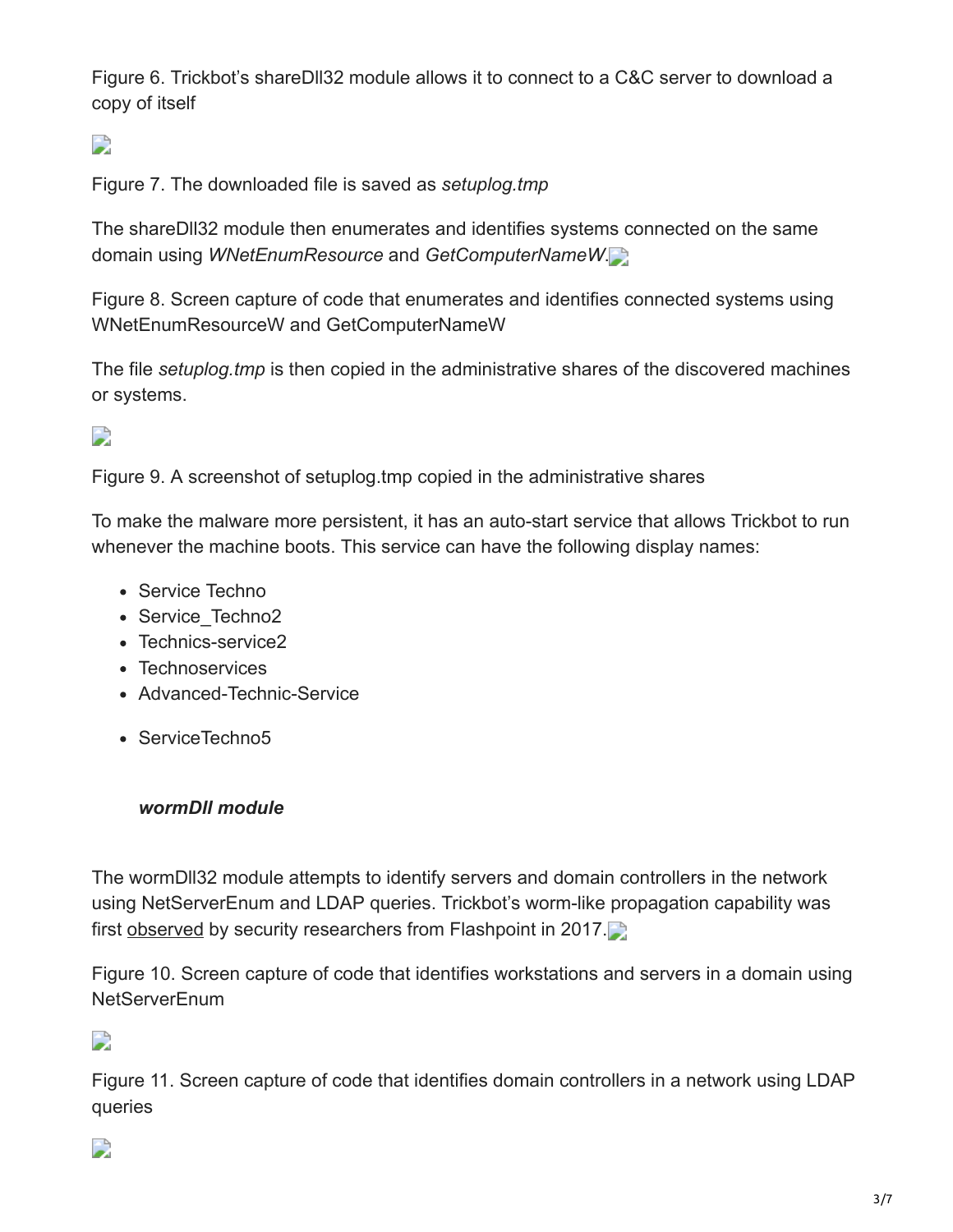Figure 12. Screen capture of code that identifies machines which are not domain controllers in a network using LDAP queries

We also discovered that there is a possible SMB protocol implementation using "pysmb," utilizing the NT LM 0.12 query for older Windows operating systems and IPC shares. It should be noted that this function seems to still be in development.

Figure13. Screen capture of code showing possible SMB communication

### *networkDll32*

Trickbot uses this encrypted module to scan the network and steal relevant network information. It executes the following commands to gather information on the infected system:

## $\overline{\phantom{a}}$

Figure 14. Screen capture of the commands executed by the networkDll32 module to gather network information

## *Wormdll32 module*

Wormdll32 is an encrypted module that Trickbot uses to propagate itself via SMB and LDAP queries. It is used together with the module "wormDll" to propagate across the network.

#### *importDll32 module*

This module is responsible for stealing browser data such as browsing history, cookies, and plug-ins, among others.

#### *systeminfo32 module*

Once successfully installed in a system, Trickbot will gather system information such as OS, CPU, and memory information, user accounts, lists of installed programs and services.

#### *mailsearcher32 module*

This module searches the infected system's files to gather email addresses for informationstealing purposes. Collecting email addresses for spam campaign-related needs is usual malware behavior, however, Kryptos Research recently [reported](https://blog.kryptoslogic.com/malware/2018/10/31/emotet-email-theft.html) that the Emotet banking trojan doesn't just steal email addresses; it also harvests emails sent and received via Microsoft Outlook on an Emotet-infected device. Emotet, according to [previous research](https://isc.sans.edu/diary/One+Emotet+infection+leads+to+three+follow-up+malware+infections/24140) by Brad Duncan, is also responsible for delivering this password-grabbing Trickbot variant, as well as [Azorult](https://www.trendmicro.com/vinfo/tmr/?/us/threat-encyclopedia/spam/3661/spam-campaign-leads-to-azorult-trojan-spyware), to users.

## *injectDll32 module*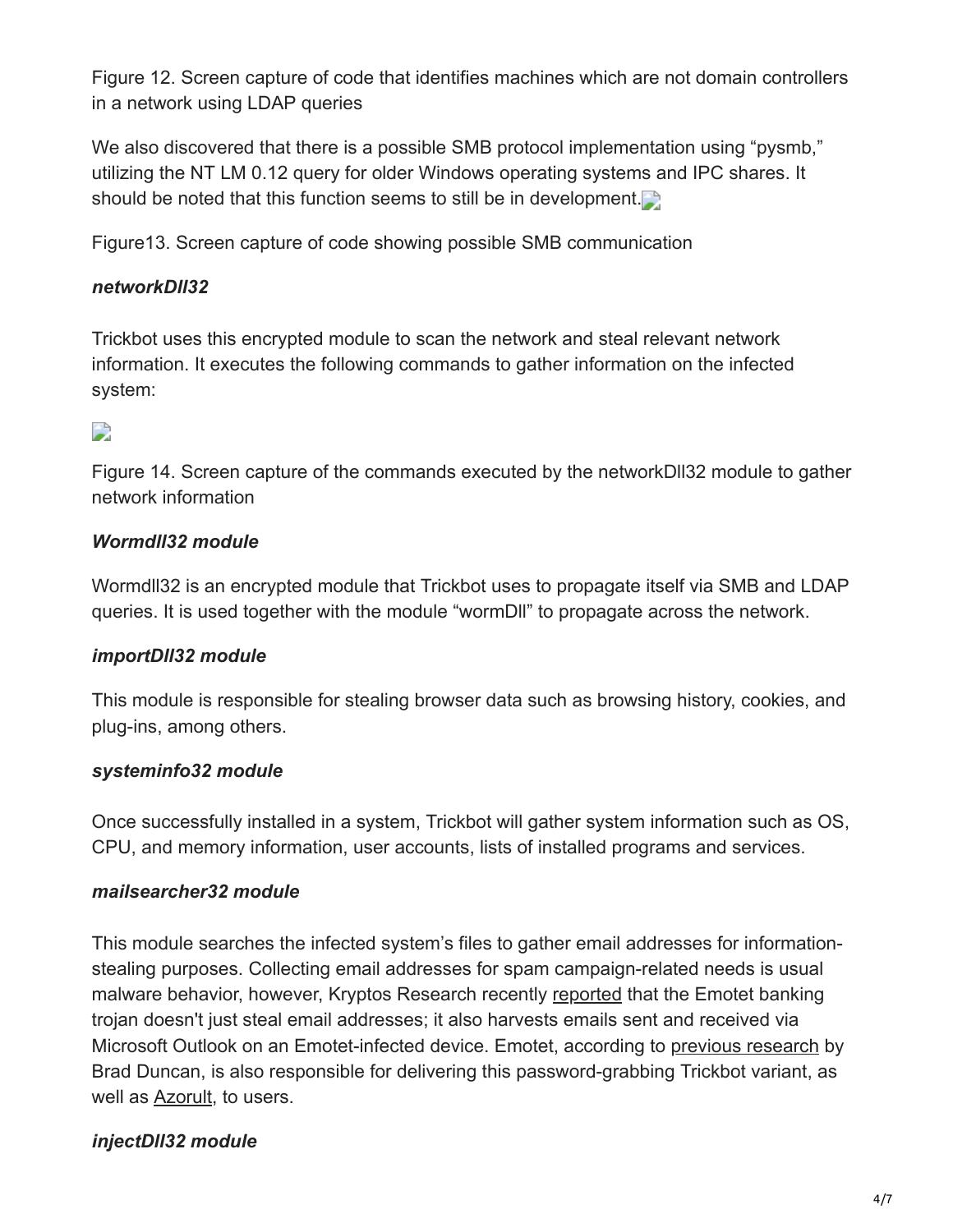This encrypted module monitors websites that banking applications might use. It's also used to inject code into its target processes using the *[Reflective DLL Injection](https://github.com/stephenfewer/ReflectiveDLLInjection)* technique.

The injectDll32 monitors banking-related websites for two different credential-stealing methods:

First, when a user logs in to any of the monitored banking websites on its list such as Chase, Citi, Bank of America, Sparda-Bank, Santander, HSBC, Canadian Imperial Bank of Commerce (CIBC), and Metrobank, Trickbot will then send a POST response to the C&C server to extract the user's login credentials.

Second, Trickbot monitors if a user accesses certain banking-related websites on its list, such as C. Hoare & Co bank, St. James's Place Bank, and Royal Bank of Scotland, and will redirect users to fake phishing websites.

The banking URLs Trickbot monitors include websites from the United States, Canada, UK, Germany, Australia, Austria, Ireland, London, Switzerland, and Scotland.

## **Trickbot's other notable tricks**

Trickbot is usually sent via [malicious spam campaigns.](https://blog.trendmicro.com/trendlabs-security-intelligence/look-locky-ransomwares-recent-spam-activities/?_ga=2.67425105.153681460.1540774662-609786015.1505725418) The malware disables Microsoft's built-in antivirus Windows Defender by executing certain commands and modifying registry entries. Additionally, it also terminates Windows Defender-related processes such as MSASCuil.exe, MSASCui.exe, and antispyware utility *Msmpeng.exe*. It also has an autostart mechanism (Msntcs) that is triggered at system startup and every ten minutes after it is first executed.

It disables the following anti-malware services:

- MBamService (Malwarebytes-related Process)
- SAVService (Sophos AV-related process)

Its anti-analysis capability checks the system and terminates itself when it finds certain modules, such as pstorec.dll, vmcheck.dll, wpespy.dll, and dbghelp.dll.

## **Defending against Trickbot's tricks: Trend Micro solutions**

Malware authors continue to update banking trojans like Trickbot and Emotet with new modules that make it more difficult to detect and combat. Users and enterprises can benefit from protection that use a multi-layered approach to mitigate the risks brought by threats like banking trojans.

[Trend Micro Smart Protection Suites](https://blog.trendmicro.com/en_us/business/products/user-protection/sps.html) provide a cross-generational blend of threat defense techniques to protect systems from all types of threats, including banking trojans, [ransomware, and cryptocurrency-mining malware. It features high-fidelity machine](https://www.trendmicro.com/vinfo/tmr/?/us/security/definition/machine-learning)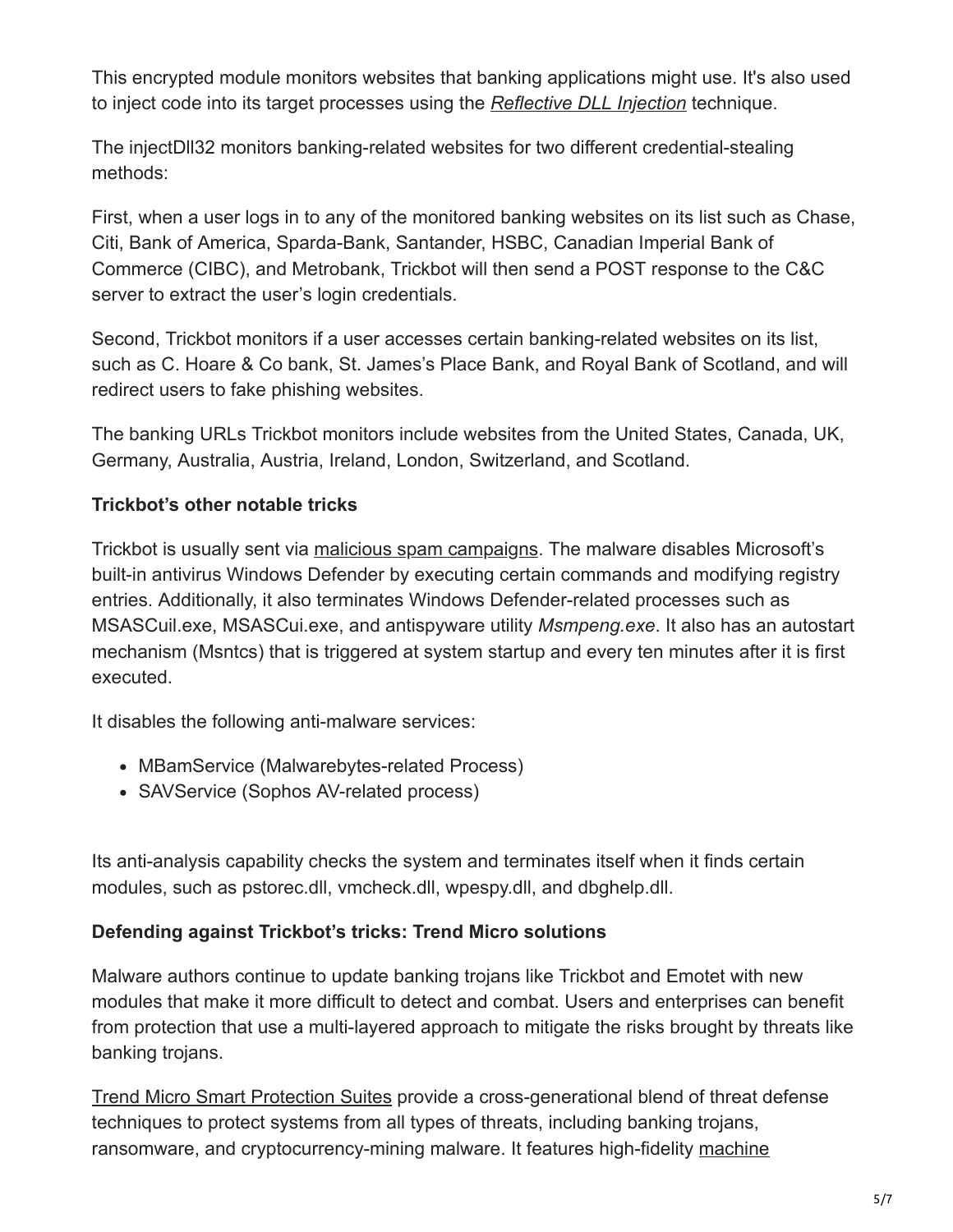[learning on gateways and endpoints, and protects physical, virtual, and cloud work](https://www.trendmicro.com/vinfo/tmr/?/us/security/definition/machine-learning)loads. With capabilities like web/URL filtering, behavioral analysis, and custom sandboxing, XGen security protects against today's threats that bypass traditional controls; exploit known, unknown, or undisclosed vulnerabilities; either steal or encrypt personally identifiable data; or conduct malicious cryptocurrency mining. Smart, optimized, and connected, XGen security powers Trend Micro's suite.

#### **Indicators of Compromise**

Trickbot C&C servers

- 103[.]10[.]145[.]197:449
- 103[.]110[.]91[.]118:449
- 103[.]111[.]53[.]126:449
- 107[.]173[.]102[.]231:443
- 107[.]175[.]127[.]147:443
- 115[.]78[.]3[.]170:443
- 116[.]212[.]152[.]12:449
- 121[.]58[.]242[.]206:449
- 128[.]201[.]92[.]41:449
- 167[.]114[.]13[.]91:443
- 170[.]81[.]32[.]66:449
- 173[.]239[.]128[.]74:443
- 178[.]116[.]83[.]49:443
- 181[.]113[.]17[.]230:449
- 182[.]253[.]20[.]66:449
- 182[.]50[.]64[.]148:449
- 185[.]66[.]227[.]183:443
- 187[.]190[.]249[.]230:443
- 190[.]145[.]74[.]84:449
- 192[.]252[.]209[.]44:443
- 197[.]232[.]50[.]85:443
- 198[.]100[.]157[.]163:443
- 212[.]23[.]70[.]149:443
- 
- 23[.]226[.]138[.]169:443
- 
- 
- 23[.]92[.]93[.]229:443
- 
- 
- 
- 
- 
- 
- 
- 23[.]94[.]233[.]142:443
- 
- 
- 23[.]94[.]41[.]215:443
- 
- 
- 
- 
- 
- 
- 
- 
- 42[.]115[.]91[.]177:443
- 
- 
- 
- 

62[.]141[.]94[.]107:443 68[.]109[.]83[.]22:443

- 46[.]149[.]182[.]112:449
- 
- 47[.]49[.]168[.]50:443